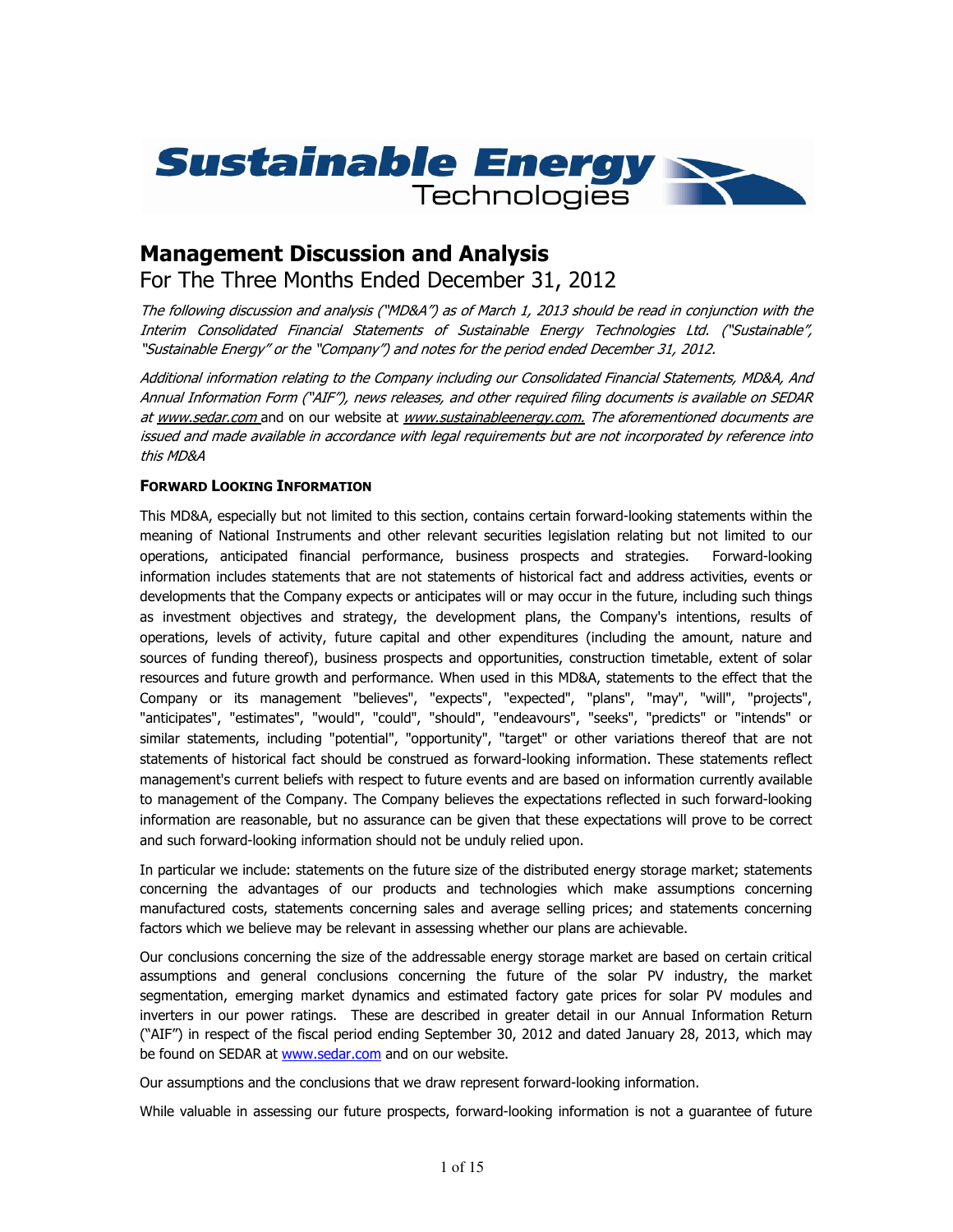performance and involves a number of risks and uncertainties, only some of which are described herein. Many factors could cause the Company's actual results, performance or achievements, or future events or developments, to differ materially from those expressed or implied by the forward-looking information.

Should one or more of these risks or uncertainties materialize, or should assumptions underlying the forward-looking statements prove incorrect, actual results, performance or achievement may vary materially from those expressed or implied by the forward-looking information contained in this MD&A. These factors should be carefully considered and readers are cautioned not to place undue reliance on forward-looking information, which speaks only as of the date of this MD&A. All subsequent forward-looking information attributable to the Company herein is expressly qualified in their entirety by the cautionary statements contained in or referred to herein. The Company does not undertake any obligation to release publicly any revisions to forward-looking information contained in this MD&A to reflect events or circrstances that occur after the date of this MD&A or to reflect the occurrence of unanticipated events, except as may be required under applicable securities laws.

# BUSINESS OVERVIEW: HISTORY, VISION AND STRATEGY, AND CORE BUSINESS

A detailed overview of Sustainable Energy's business, including a summary of our history, business strategy, industry outlook, and core business is provided in the Management Discussion and Analysis ("MDA") and Annual Information Form ("AIF") for the financial year ended September 30, 2012. Our MDA and AIF may be found, together with all our public documents, at www.sedar.com.

# SIGNIFICANT DEVELOPMENTS DURING 3 MONTH PERIOD

# Distributed Energy Storage

Certainly, the most significant development during the Quarter ended December 31, 2012 was the validation of our belief that our energy storage inverter or "AC Battery" as it has been referred to has the potential to become an industry standard. During the second half of CY 2012, we devoted resources to marketing our inverter platform in Germany which will be the early market leader in distributed energy storage followed by Japan which most believe will quickly overtake Germany and the United States.

In early February, 2013, we reached an agreement in principle with the leading developer of energy management systems in Germany to incorporate our energy storage inverter platform into its energy management systems. Power electronics are the critical interface between the high efficiency batteries, the load and the power grid. Cost, design, simplicity and efficiency are the key drivers in the choice of electronics. We secured this agreement because our solution has material cost, simplicity and efficiency advantages. We estimate a cost advantage between 40% and 80% for competitive grid tied energy storage solutions and a round trip (charging and discharging) efficiency advantage of  $6 - 12$  percentage points.

The minimum commitment is for 10,000 units over the two years beginning next Quarter in Q3 with customer forecasts coming in considerably higher.

Pricing is confidential but in line with value for solar inverters and margins are attractive. In this case we are delivering only the core power electronics components which are directly integrated into the partner developed product. This is aligned with our restructured operating model to outsource core subassemblies with easy low cost final assembly by us or by our OEM partners

Germany is the world leader in power electronics and aims to be the world leader in power electronics for energy storage adding further weight to the significance of this success. In the weeks that have followed we continue to receive positive validation. A major US Defense Contractor has selected our energy storage inverter to provide battery management of a diesel based micro-grid demonstration and we have since shipped several units. We have also had unsolicited interest from several leading battery manufacturers and integrators of energy management systems as well as other inverter manufacturers.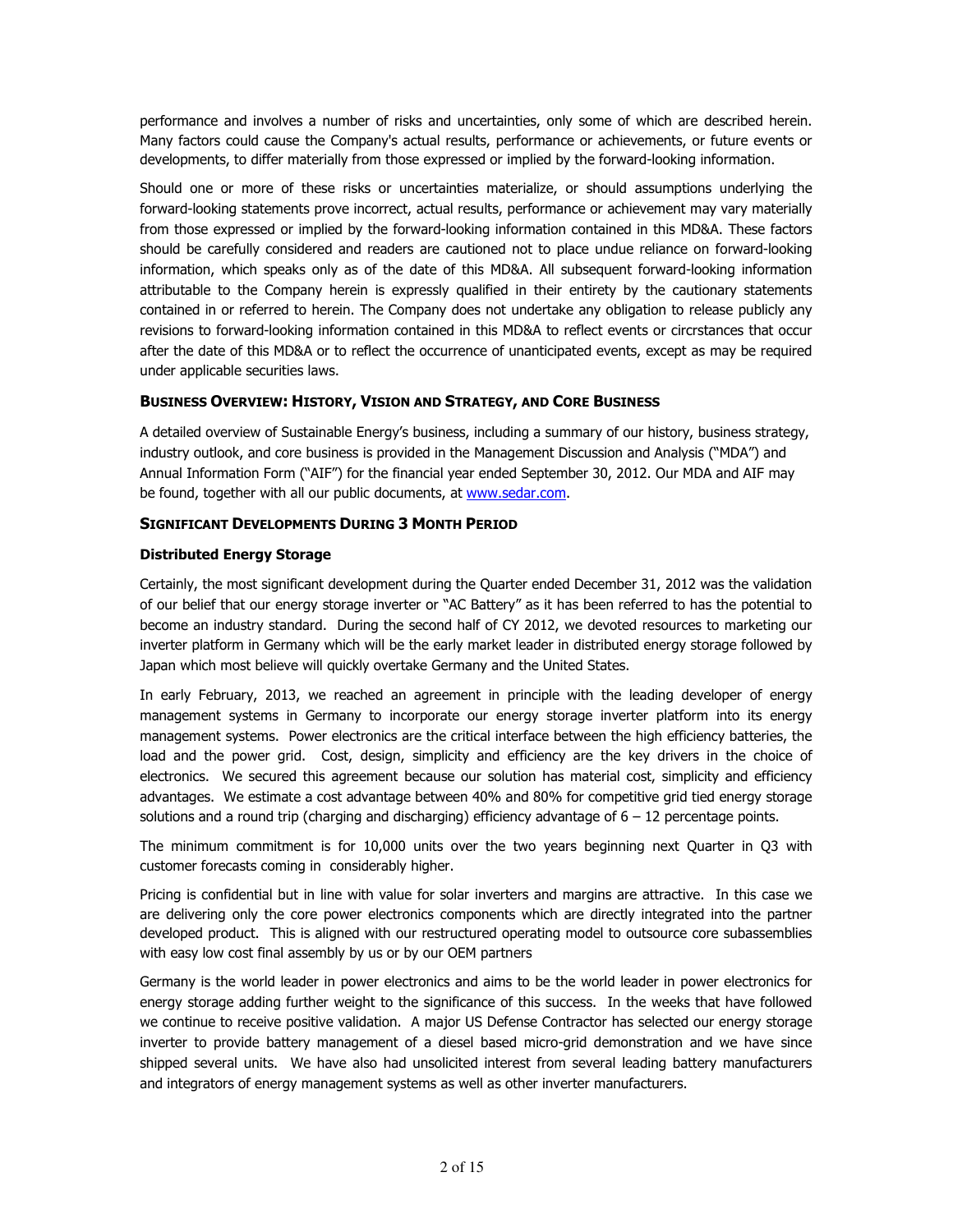We believe that our unique value in the distributed energy storage market will be the single biggest driver of shareholder value.

# Thin Film Solar

Our solar inverter platform was originally designed around the voltage/current curve for high efficiency thin film solar modules which we believed would secure a significant share of the market based on a fundamentally lower cost structure superior performance ratios in higher temperatures and superior aesthetics especially for residential and building facades. Thin film's cost advantage was challenged by an enormous expansion of production capacity for silicon wafers as well as conventional silicon base modules mainly out of China and has not seen the growth that was expected in particular for residential and small commercial systems.

Thin film has consolidated around two high efficiency technologies from US based First Solar and Japan based Solar Frontier. During Q1 2013 we announced the development and demonstration of an approach to the installation of thin film that enables the equivalent of an "AC module" at a fraction of the cost of other alternatives. An AC module is a stand-alone module that eliminates the need for site specific system design and can be easily installed by mainstream trades. The result is a materially lower balance of system cost.

Equally as important for residential applications is the value of the AC module in levering the superior aesthetics of thin film by enabling seamless coverage of an entire rooftop space without the impact on system performance caused by conventional high voltage inverters.

We believe that the "AC module" is the single best opportunity to bring high efficiency thin film to the residential and building façade market. We have been working with Solar Frontier America to demonstrate the value of the AC module in this application. We are in the final planning stages for further demonstrations in the US and Japan driving towards an agreement with Solar Frontier and the goal of taking the concept to market in the US but more importantly Japan, which will be the #3 market in the world in 2013 and which has been almost 80% residential.

We are aware of no other product which can enable the AC module for thin film at a cost that is economically viable.

# TenKsolar/Hanwha

During Q1, Minnesota based tenKsolar approached us to secure a non-exclusive license to manufacture our inverter for integration into its high yield solar PV system. The tenKsolar system is power electronics driven and requires a high efficiency grid interactive low voltage inverter to work. We have the only grid interactive low voltage inverter that will work without batteries and materially lower costs and higher efficiencies than the limited number of grid interactive battery based inverters in the market.

The tenKsolar product is a very powerful product with one of the highest economic yields in the industry. It is especially valuable in Japan because of it high density per square meter and the ability to directly integrate energy storage into the system with our inverter. .

On December 6, 2012, we announced an agreement to license with tenKsolar to integrate our inverter into is solar PV system in exchange for a cash payment of \$2.5 million and an agreed margin on the sale of firmware embedded microprocessors needed to operate the inverter that will yield approximately \$20,000 per MW up to 50MW per year, declining for higher amounts. We also entered into a Supply Contract with tenKsolar under which tenKsolar committed to take finished product during 2013 having a value of approximately \$2.9M.

tenKsolar has been unable to close on the purchase of the license for financial reasons and has forfeited a 10% deposit to be applied, however, to any license fee ultimately paid by tenKsolar. Discussions are ongoing with tenKsolar on payment terms, but we have advised tenKsolar that a reduced price for the license is not in our interests. Although sales to tenKsolar during Q1 did not meet forecasts or committed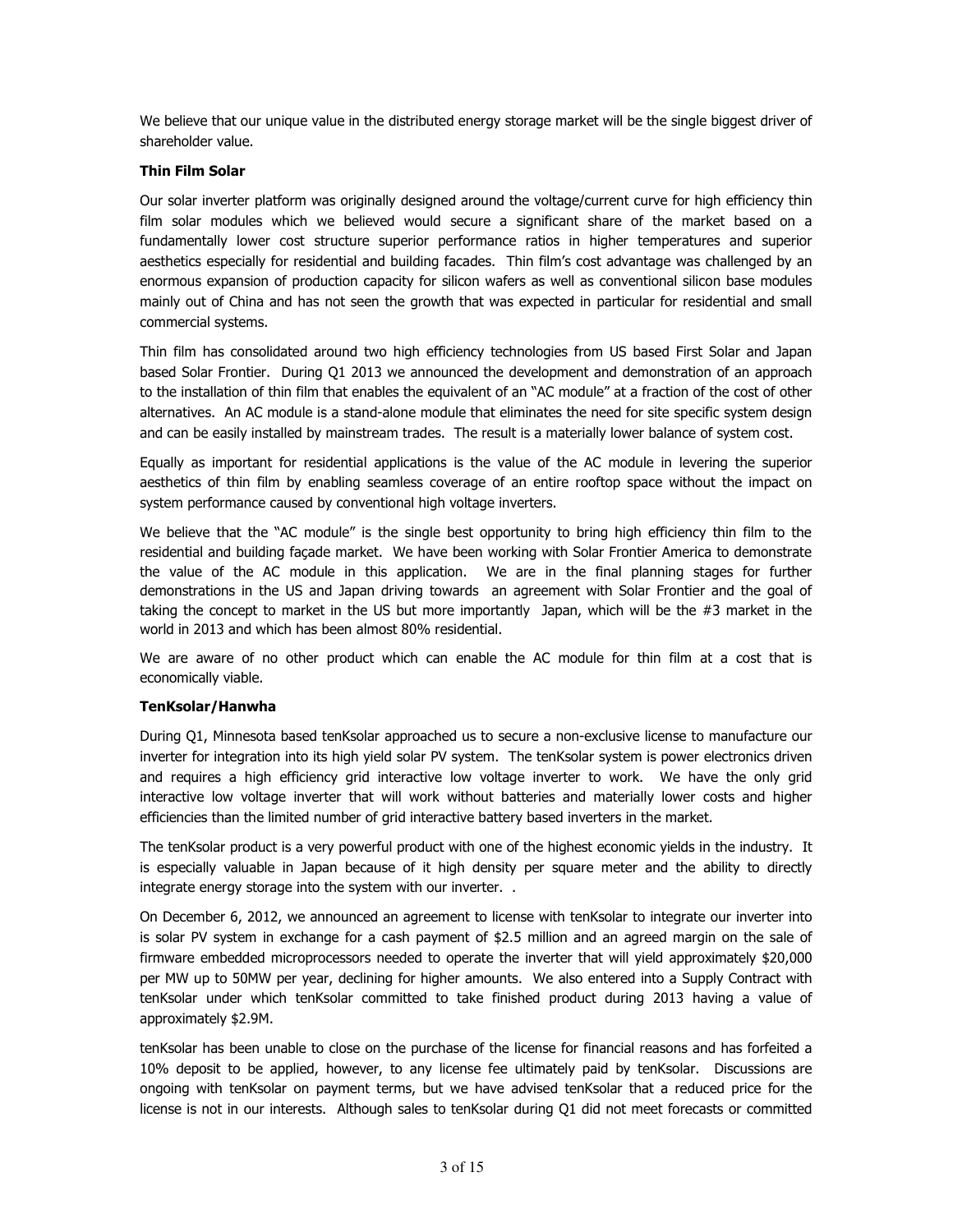volumes, we continue to believe that the tenKsolar product will be successful especially in Japan because of the ability to integrate low voltage battery storage without additional electronics. Based on data from Photon International we estimate demand for energy storage for rooftop system at 900MW in 2013 increasing to 4,900 MW in 2016 with a total of 10.5MW over the entire period.

### Ontario

Ontario has been very disappointing. Although the Minister of Energy for Ontario committed on August x 2012 to 50MW of Micro-FIT projects before the end of 2012, only 3MW have been installed and the prospects for the industry are negative. The evidence is that the Government has lost its commitment to the Green Energy Program and we have scaled back marketing in the Province.

In line with our announced change in strategy to focus on applications where our inverters are integrated into other product solutions, such as ProFab Solar for ground mount systems and EECOL for rooftop systems, we ceased marketing inverters to installers or through conventional distribution channels. Although the market response to ProFab Solar was very positive and we saw sales during Q4 2012, the Ontario Power Authority introduced increasingly restrictive land use regulations designed to limit growth of ground based solar in rural markets significantly reducing demand. We are, however, beginning to see demand for ProFab Solar in other markets.

#### Consolidation of Share Capital and Financing

Durinq Q1, we had to add cash reserves to compensate for lower volumes during the Quarter and Doughty Hanson agreed to purchase 50,000 Units for gross proceeds of \$500,000, consisting of \$10 Convertible First Preferred Shares convertible into common shares at \$0.04 per share (and \$1,250,000 5 year common share purchase warrants at an exercise price of \$0.50 per share). In addition, our CEO agreed to loan the Company \$100,000 against the delivery of 5yr term participating debentures on the same terms as the 5-yr participating term debenture issued by the Company during Q3 2012.

To execute on the issuance of the First Preferred Shares we were required by TSX Venture Exchange Rules to consolidate the common share capital on a 1:10 basis. In the longer term we believe this will be beneficial in added better liquidity from markets in the US which have a much better appreciation for technology companies than Canadian markets which are highly resource oriented.

tenKsolar's failure to close on the \$2.5M licensing agreement has also led an unexpected gap in funding which must be filled in order to meet our commitments under the agreements in Germany. We expect to be able to do this with the support of our shareholder Doughty Hanson Technology Ventures which already has a significant investment in the Company.

#### MANAGEMENT'S DISCUSSION OF OPERATIONS

#### **Operations**

Sales for the quarter ended December 31, 2012 were a disappointing \$70,161. Although we had anticipated reduced sales during Q1 as we shifted our attention to building strategic long term OEM partnerships the reduced volumes were lower than we would have expected. The reasons for this are twofold:

First the Ontario micro-FIT market, where we had positioned the Company, came to a standstill in Q1, notwithstanding promises made by the Minister of Energy during Q4, 2012 for 50MW of projects. This situation was exacerbated by increasingly restrictive land use regulations designed successfully to limit growth of ground based solar in rural markets where we had focused ProFab Solar.

Second, tenKsolar disappointed materially, failing to meet minimum demand commitments, and failing to meet its own forecasts. . We expect deliveries to tenKsolar to pick up again this Quarter and continually increase over the course of the year. We also expect to see demand from Hanwha for its Optimax system in Japan upon certification of the inverter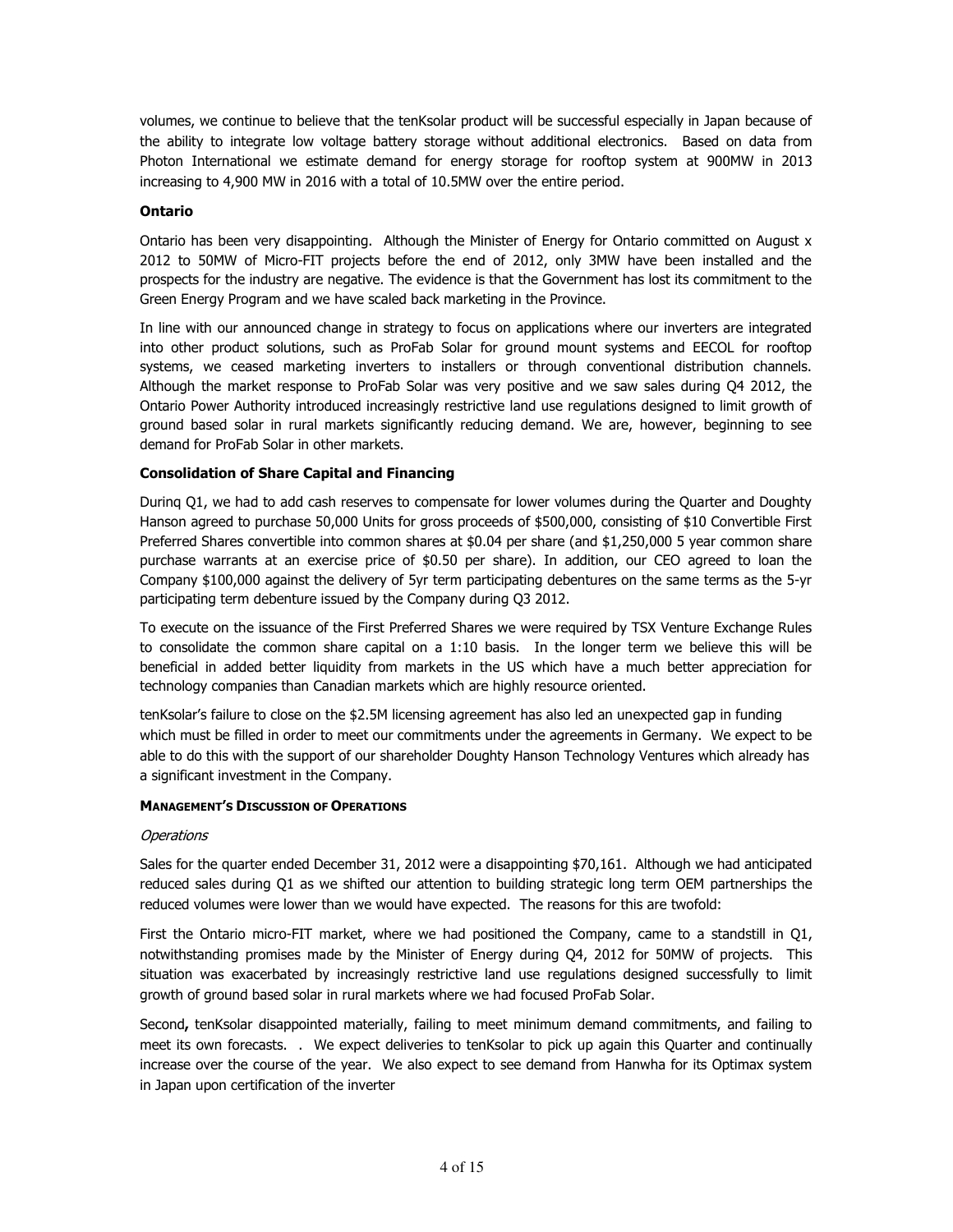On the other hand we have executed very successfully on our OEM strategy. On February 19, 2013 we announced an agreement in principle to supply a minimum of 10,000 energy storage inverters to a leading Germany manufacturer of home energy management systems over two years beginning in the next Quarter. Our customer's forecasts are much higher and we are planning for higher than the minimum 5,000 units per year take or pay commitment.

Pricing is confidential but in line with value for solar inverters and margins are very acceptable. We have also structured our supply terms to enable us to distribute working capital across the supply chain resulting in very little working capital needed to meet the demand.

# Management Discussion of Financial Results

# SUMMARY OF SIGNIFICANT ACCOUNTING POLICY CHOICES OR CHANGES UNDER IFRS

The Company's significant accounting policies have been disclosed in note 4 of the consolidated financial statements.

As disclosed in note 2 to the September 30, 2012 consolidated financial statements, the consolidated financial statements represent the company's presentation of the financial performance and financial position under IFRS for the year ended September 30, 2012 Previously, the Company prepared its annual consolidated financial statements in accordance with Canadian GAAP.

IFRS 1 requires the presentation of comparative information as at the October 1, 2010 transition date and subsequent comparative periods as well as the consistent and retrospective application of IFRS accounting policies. Note 30 to the consolidated financial statements provides information about the transition from pre-transition Canadian GAAP to IFRS.

The most significant impacts of IFRS upon conversion were within the areas of share-based payments, and foreign currency translation. The effects and adjustments required to the Company's statement of financial position as a result of the transition to IFRS are discussed below.

|                                    | <b>Accounting Policy</b><br><b>Difference</b>                                                                                                                                                                                                                                                                                                                                                                                                                                                                                                             | October 1, 2010<br><b>Balance Sheet Impact</b>                                                                                                                                                                                                                                                                                                                                                                                                                                                                                     | September 30, 2011<br><b>Balance Sheet Impact</b>                                                                                                                                                                 |
|------------------------------------|-----------------------------------------------------------------------------------------------------------------------------------------------------------------------------------------------------------------------------------------------------------------------------------------------------------------------------------------------------------------------------------------------------------------------------------------------------------------------------------------------------------------------------------------------------------|------------------------------------------------------------------------------------------------------------------------------------------------------------------------------------------------------------------------------------------------------------------------------------------------------------------------------------------------------------------------------------------------------------------------------------------------------------------------------------------------------------------------------------|-------------------------------------------------------------------------------------------------------------------------------------------------------------------------------------------------------------------|
| Share-<br>Based<br>Payments        | IFRS does not permit the<br>recognition of the expense<br>associated with share-based<br>payments to be recognized on a<br>straight-line basis as was<br>permitted under Canadian<br>GAAP, but requires the<br>Company to expense share-<br>based payments based on<br>graded vesting.<br>IFRS also requires forfeitures be<br>estimated and recognized on<br>the grant date and revised<br>prospectively in subsequent<br>periods for actual experiences;<br>while under Canadian GAAP<br>forfeitures of awards could be<br>recognized as they occurred. | Under IFRS 1, an entity has the<br>option to apply IFRS 2 only to<br>equity instruments granted after<br>November 7, 2002 and which are<br>unvested as at October 1, 2010.<br>The Company applied this elective<br>exemption upon adoption of IFRS<br>on October 1, 2010.<br>The application of IFRS 2 for stock-<br>based payments for unvested equity<br>instruments as at October 1, 2010<br>was a \$286,257 increase to the<br>share-based payment reserve and a<br>corresponding increase to deficit as<br>at October 1, 2010 | The application of IFRS 2<br>during the 2011 fiscal year-<br>end resulted in a \$189,700<br>increase in share-based<br>payment reserve and a<br>corresponding increase to<br>deficit as at September 30,<br>2011. |
| Foreign<br>Currency<br>Translation | Under IAS 21, 'The Effects of<br>Changes in Foreign Exchange<br>Rates', an entity's functional<br>currency is the currency of the<br>primary economic environment<br>in which it operates.                                                                                                                                                                                                                                                                                                                                                                | Under IFRS 1, an entity has the<br>option to deem the cumulative<br>translation gains or losses at the<br>date of transition to IFRS to be<br>zero.<br>The Company applied the elective                                                                                                                                                                                                                                                                                                                                            | The application of IAS 21<br>during the 2011 fiscal year-<br>end decreased development<br>costs and capital assets by<br>\$477,010 and \$2,315<br>respectively, increased the                                     |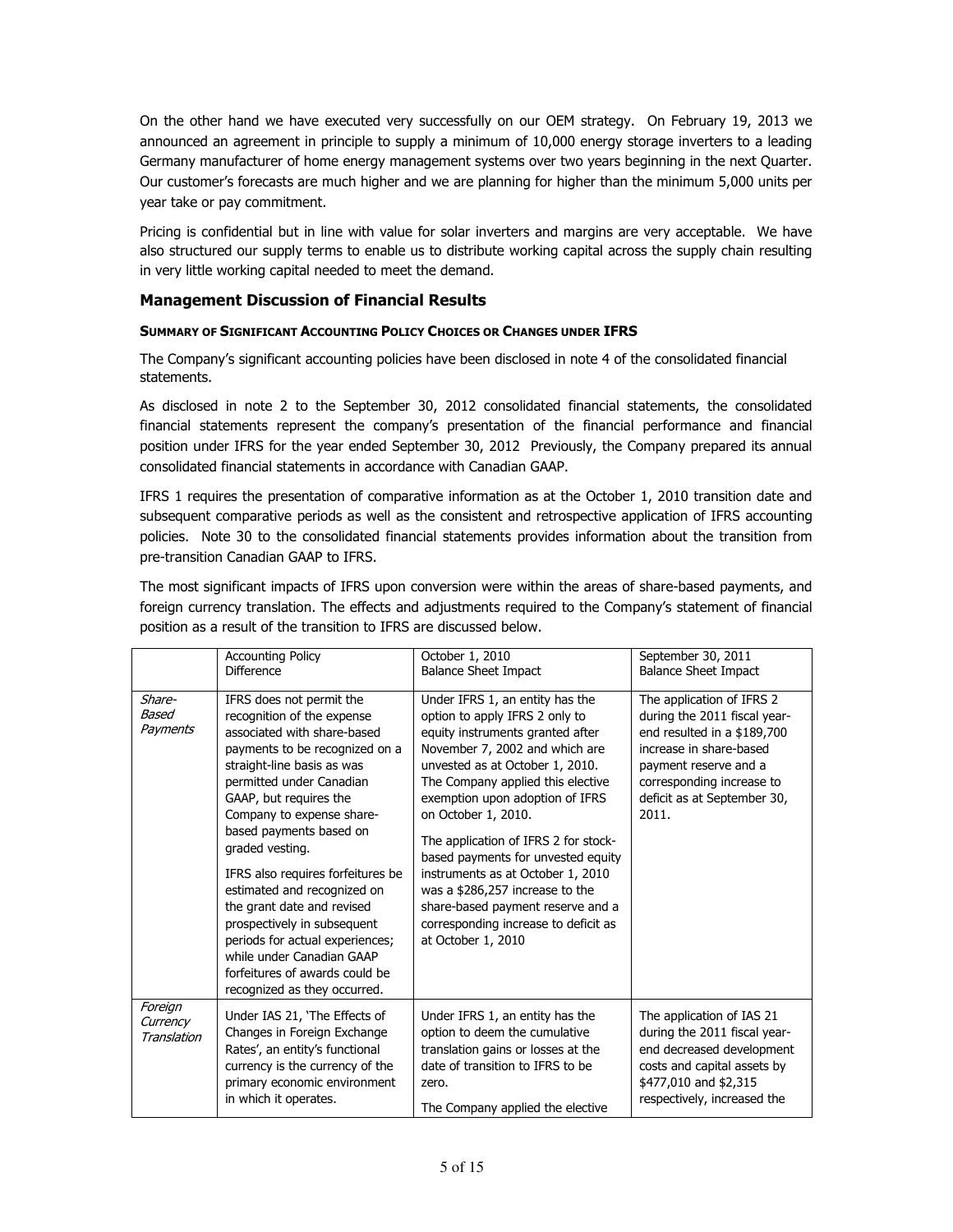| The functional currency for the<br>Company's foreign operation is<br>translated to Canadian Dollars<br>on consolidation using the<br>current method whereby all<br>assets and liabilities are<br>translated at the closing rate at<br>the end of the reporting period.                                                                                                                                              | exemption upon adoption of IFRS.<br>As a result, the deficit position<br>increased by \$571,990 at October 1,<br>2010 and a corresponding decrease<br>of \$569,921 to development costs<br>and \$2,069 to capital assets were<br>recorded to restate the opening<br>deficit for cumulative translation<br>losses as at October 1, 2010. | deficit by \$307,419, and<br>decreased the foreign<br>currency translation reserve<br>by \$171,906. |
|---------------------------------------------------------------------------------------------------------------------------------------------------------------------------------------------------------------------------------------------------------------------------------------------------------------------------------------------------------------------------------------------------------------------|-----------------------------------------------------------------------------------------------------------------------------------------------------------------------------------------------------------------------------------------------------------------------------------------------------------------------------------------|-----------------------------------------------------------------------------------------------------|
| Under Canadian GAAP, the<br>Company classified its foreign<br>operations as integrated foreign<br>operations and used the<br>temporal method of translation<br>whereby monetary items on the<br>balance sheet were translated<br>at the prevailing exchange rate<br>at the end of the reporting<br>period and nonmonetary items<br>were translated at the exchange<br>rates prevailing at the<br>transaction dates. |                                                                                                                                                                                                                                                                                                                                         |                                                                                                     |

The Company's significant accounting policies have been disclosed in Note 4 of the consolidated financial statements.

# Net loss and comprehensive Loss

The Net Loss for the quarter ended December 31, 2012 was \$1,639,851 compared to \$1,526,393 at December 31, 2012, an increase of \$113,458 (7%). Adjusting for non-cash items the Net Loss at December 31, 2012increased by \$19,322 to \$808,965 (2%) compared to \$789,643 in 2012.

# Cash Flow Used in Operations

Cash flow provided in operations for the quarter ended December 31, 2012 was \$101,756 compared to a cash deficit of \$775,922 in 2012. This represents a positive change of \$877,678 or 113%.

#### Sales and Gross Margin

Sales for the quarter ended December 31, 2012 were \$70,161 compared to \$1,011,215 for the quarter in 2012. As noted the decline in sales revenues was due in part to the collapse of the Ontario solar market and disappointing demand from tenKsolar.

Cost of sales for the quarter ended December 31, 2012 were \$67,200 to yield a gross margin of \$2,961 or 4% of total revenues. The low percentage margin reflects relatively minor one-time inventory adjustments which have an exaggerated impact with low volume sales. We expect margins on products to be delivered under forward contracts to average in mid 30% range.

# Operating Costs

During the quarter ended December 31, 2012 we continued to cut fixed operating costs and we now have a fundamentally lower operating cost structure than one year ago.

- Product research and development costs increased by \$18,981 from \$221,821 for the quarter ended December 31, 2011 to \$240,802 for the quarter ended December 31, 2012. The increase reflects increased investment in product certification in North America and Japan.
- We reduced operating costs (manufacturing and logistics overhead) costs from \$281,170 for the quarter ended December 31, 2012 to \$205,815 for the quarter ended December 31, 2012.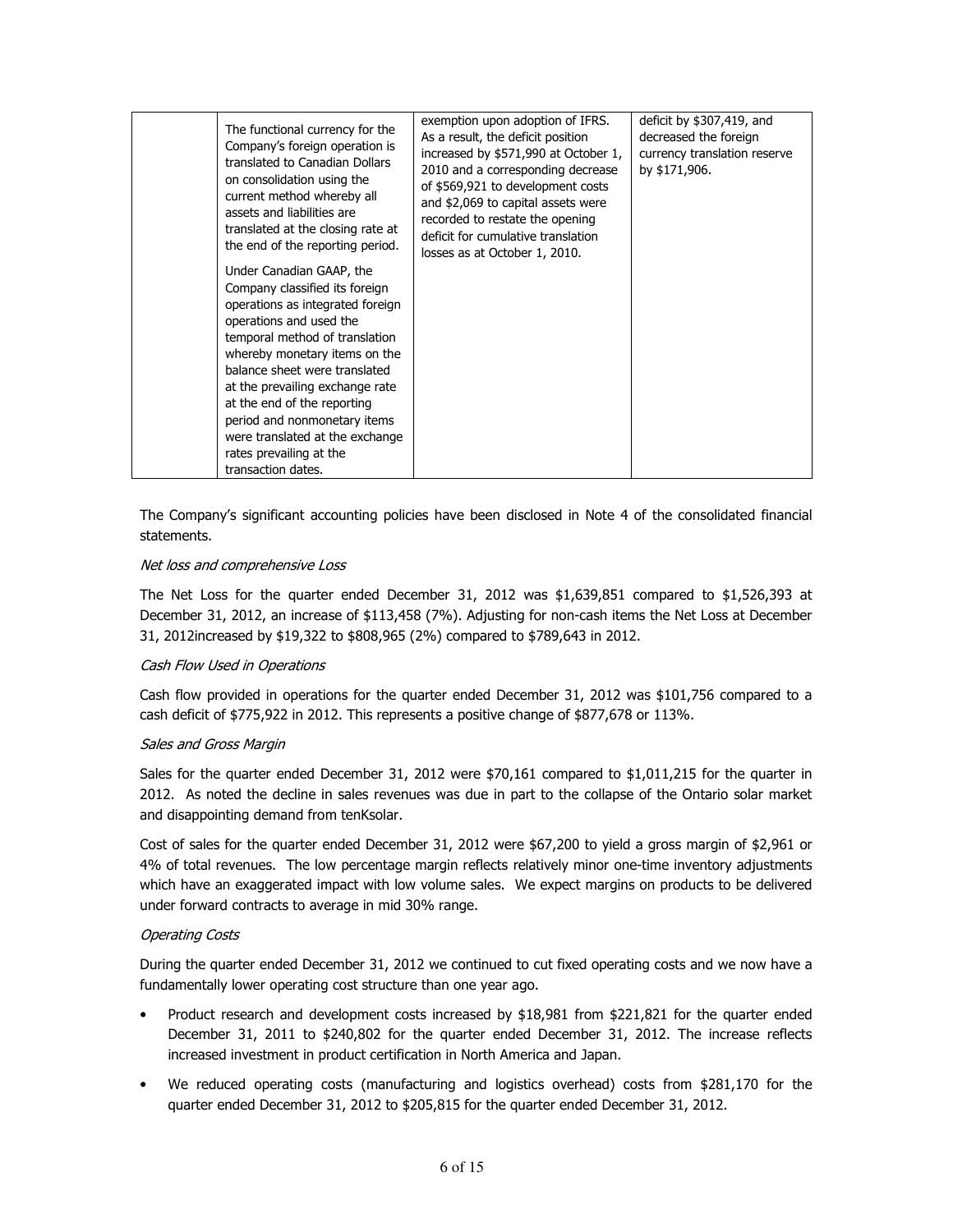- We reduced general and administrative costs ("G&A") which include stock based compensation) by \$160,199 from \$438,577 for the quarter ended December 31, 2011 to \$278,378 for the quarter ended December 31, 2012. G&A expense consists primarily of salaries, benefits and overhead expenses including those related to corporate maintenance charges, occupancy, professional fees investor relations fees and travel for all personnel.
- We reduced our investment in sales and marketing by \$57,636 to \$154,336 for the quarter ended December 31, 2012 compared to \$211,972 for the same period in 2011. Reduced sales and marketing costs reduced market demand from Ontario solar market a decision to cease marketing in Europe and a shift towards a business development model to support our OEM strategy which requires fewer resources.

# Amortization

Amortization of development costs was \$97,486 for the quarter ended December 31, 2012 compared to \$69,200 in the same period in 2011 as a result of a determination to accelerate amortization of cost incurred prior to 2003 as a result of the development of the STX inverter platform which replaces the previous platform

The amortization of capital assets for the quarter ended December 31, 2012 was \$12,413 compared with \$36,506 for 2012.

#### Financing Costs

A substantial portion of the financing costs recognized in the year are non-cash, in that the cost is accrued, but is not paid. The largest component represents 8% dividends on First Preferred Shares which are "accreted" and added to the redemption value of the Preferred Shares. In prior years, the largest portion of non cash financing costs was the provision for the potential liability to compensate Energy Northwest for contributions made to the Company in developing its step wave power converter. Based on the development of the STX platform management determined that there was no possibility that the Company would be required to make any payments to Energy Northwest in excess of the minimum annual payment of \$7,000.

Accretion accrued for the First Preferred Shares was \$631,381 for the quarter ended December 31, 2012 compared to \$461,895 for the same period in 2011. Interest accrued for the participating debenture issued in 2012 was \$28,090 including interest based on a percentage of top line revenues. Amortization of the financing costs associated with the Standby Equity agreement with Doughty Hanson was \$66,000 compared to \$75,151 for the quarter ended December 31, 2012. Accretion of the obligation to repay government contributions to research and development was \$13,411 for the quarter ended December 31, 2012 by comparison to \$Nil for 2012. Other interest charges for the quarter ended December 31, 2012 were \$343 compared to \$Nil for the same period 2012.

The cash paid out for interest was \$34,086 in the quarter ended December 31, 2012 compared to \$19,962 for 2012.

# Foreign Exchange

Our contract manufacturing is priced in U.S. dollars, as is the custom in the electronics industry but our sales are priced in Canadian dollars, Euros and US dollars. As a result we are exposed to fluctuations in the Canadian dollar value relative to the U.S. dollar and the Euro. We do not hedge these exchange risks and have no plans to do so until our volumes are more stable.

#### Summary of Quarterly Results

For the periods ended: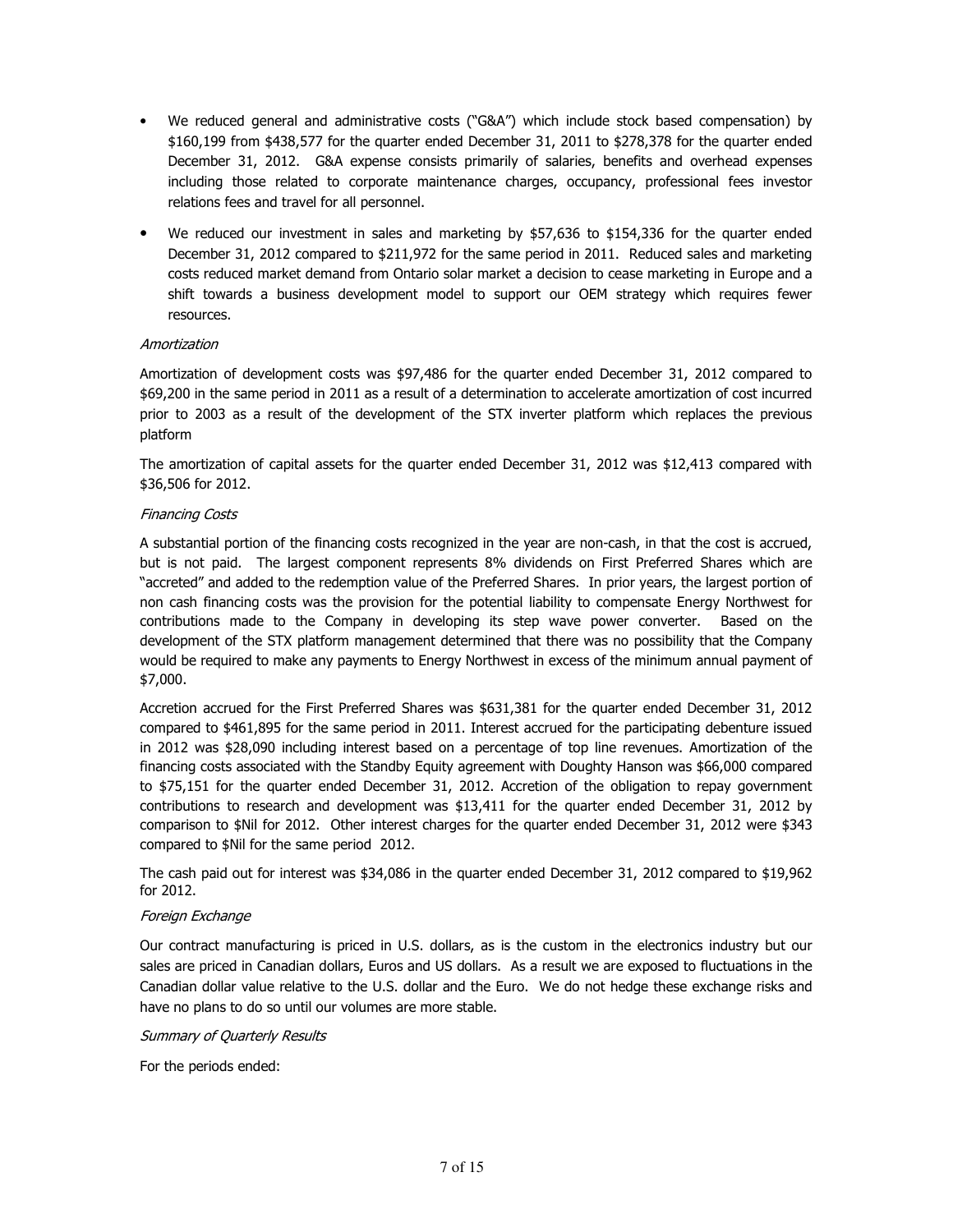|                                        | 2013        | 2012       |             |               |               |            |             |             |
|----------------------------------------|-------------|------------|-------------|---------------|---------------|------------|-------------|-------------|
|                                        | Qtr 1       | Qtr 4      | Qtr 3       | Qtr 2         | Qtr 1         | Qtr 4      | Qtr 3       | Qtr 2       |
| Sales                                  | 70,161      | 880,652    | 516,426     | 904,841       | 1,011,215     | 1,013,881  | 1,135,015   | 724,549     |
| Net (loss)                             | (1,639,851) | (760, 287) | (1,632,812) | (1, 398, 873) | (1, 526, 393) | (476, 294) | (1,724,716) | (1,916,030) |
| Per share<br>- basic<br>and<br>diluted | (0.08)      | (0.00)     | (0.01)      | (0.01)        | (0.01)        | (0.01)     | (0.01)      | (0.01)      |

Summary of Annual Information

|                                       | 2013        | 2012        |
|---------------------------------------|-------------|-------------|
|                                       | 1 Qtr       | 4Qtrs       |
| Revenues                              | 70,161      | 3,313,134   |
| Net loss                              | (1,639,851) | (5,318,365) |
| Per share $-$<br>basic and<br>diluted | (0.08)      | (0.03)      |
| Total<br>assets                       | 4,796,043   | 5,084,388   |
| Non-<br>current<br>liabilities        | 9,545,079   | 8,695,383   |
| Declared<br>dividends                 |             |             |

The 2013 column represents year-to-date amounts and the 2012 column show the annual results for fiscal 2012.

# Summary of expenses

The following tables set forth the breakdown of the major components of the various departments within the Company.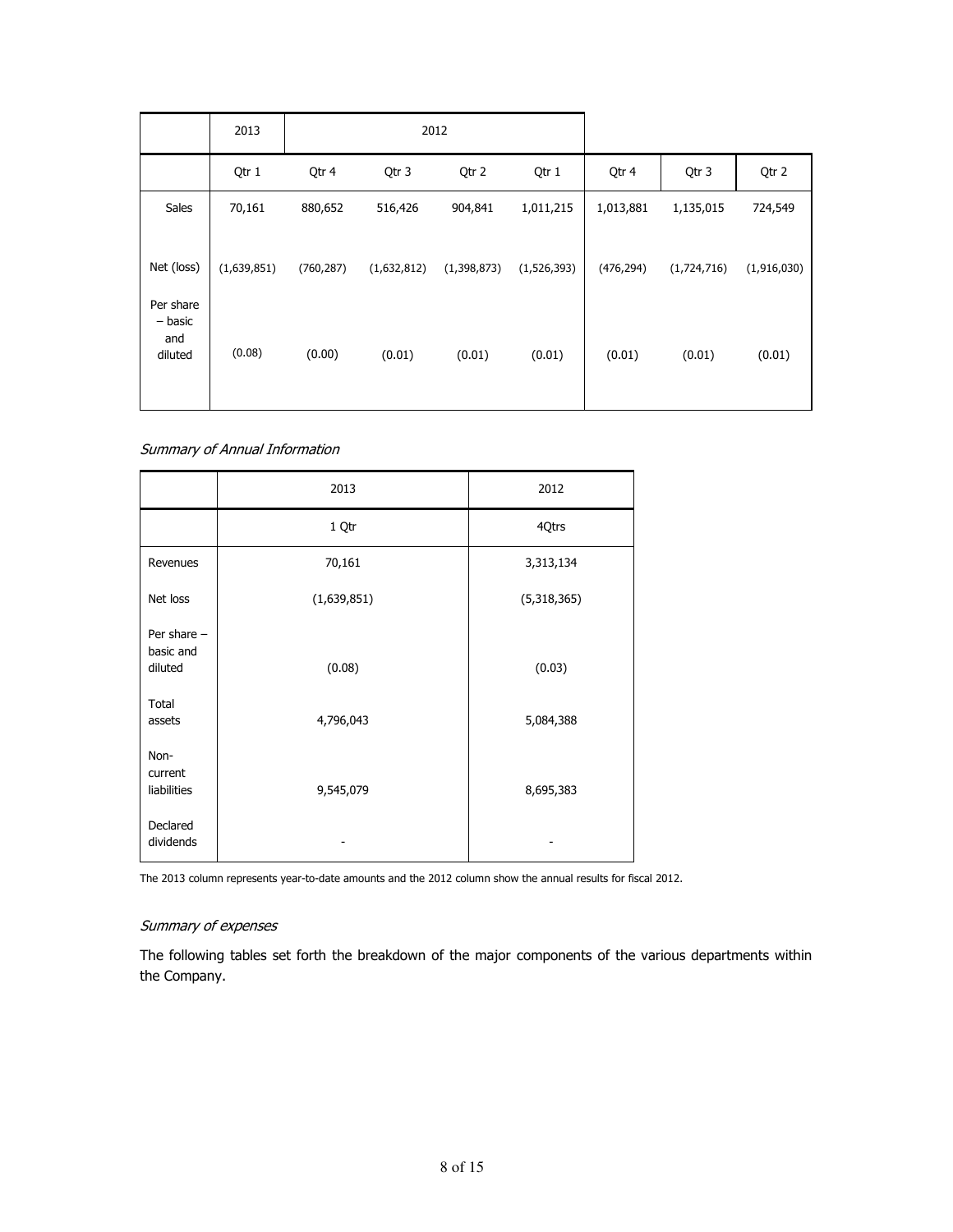# Product research and development

|                              | Q1 2013 | Q1 2012 |
|------------------------------|---------|---------|
| <b>Employee Compensation</b> | 85,679  | 128,424 |
| Consumables                  | 37,431  |         |
| <b>Travel</b>                | 4,167   | 6,460   |
| Other                        | 6,3080  | 17,737  |
| Amortization                 | 97,486  | 69,200  |
| Total                        | 240,802 | 221,821 |

# **Operations**

|                       | Q1 2013 | Q1 2012 |
|-----------------------|---------|---------|
| Employee Compensation | 168,683 | 199,522 |
| Consumables           | 2,477   | 2,782   |
| <b>Travel</b>         | 3,630   | 2,335   |
| Freight and storage   | 20,057  | 62,708  |
| Other                 | 10,967  | 13,823  |
| Total                 | 205,815 | 281,170 |

# Sales and marketing

|                       | Q1 2013 | Q1 2012 |
|-----------------------|---------|---------|
| Employee Compensation | 70,187  | 112,190 |
| Travel                | 25,847  | 15,307  |
| Marketing             | 32,667  | 56,087  |
| Other                 | 25,636  | 28,388  |
| Total                 | 154,336 | 211,972 |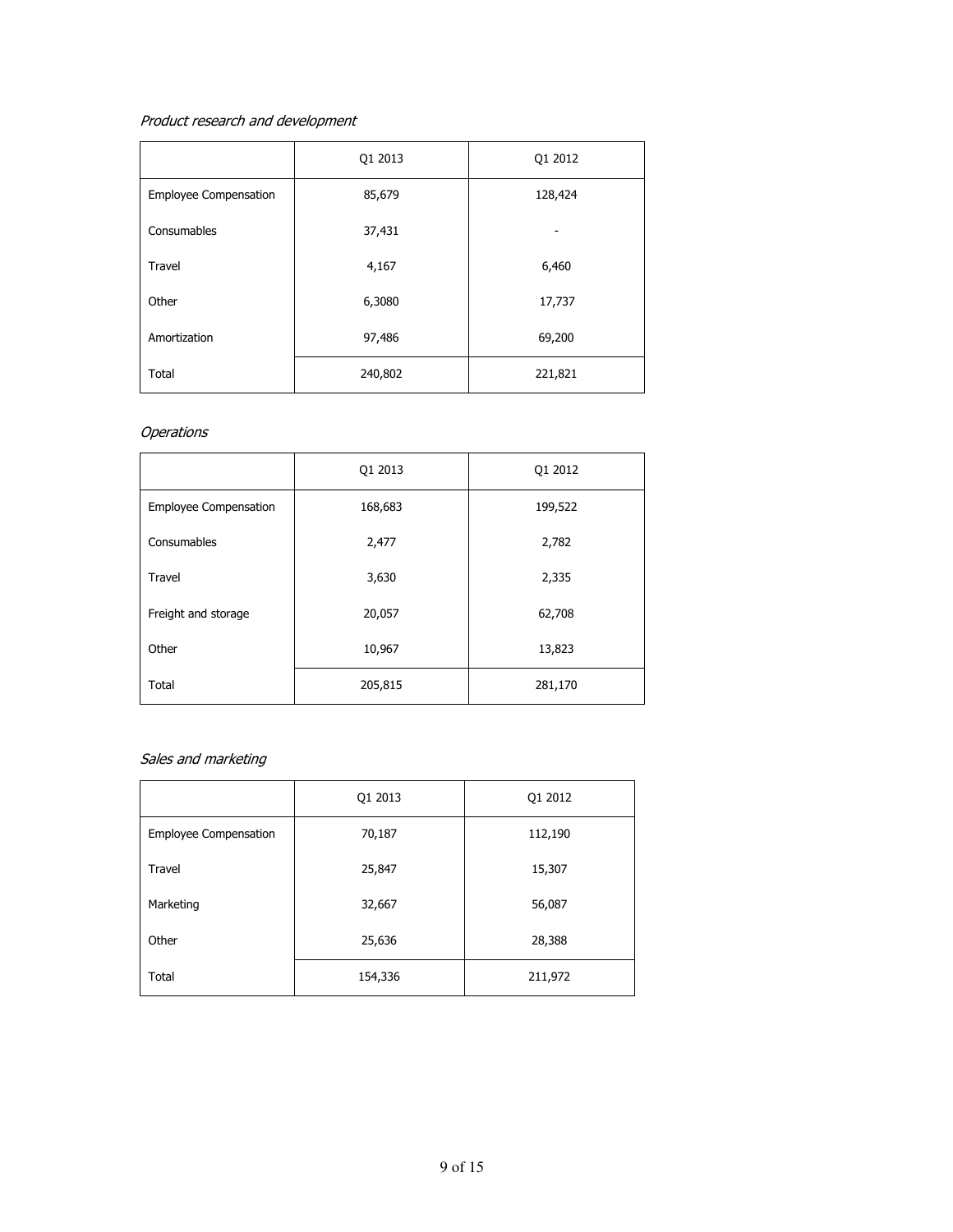#### General and administration

|                          | Q1 2013   | Q1 2012 |
|--------------------------|-----------|---------|
| Employee Compensation    | 98,816    | 89,676  |
| Stock based compensation | (43, 737) | 26,751  |
| <b>Travel</b>            |           | 7,186   |
| Rent                     | 62,306    | 67,487  |
| Audit & accounting fees  | 43,361    | 91,899  |
| Legal fees               | 57,675    | 18,919  |
| Other                    | 47,545    | 145,237 |
| Amortization             | 12,413    | 36,507  |
| Total                    | 278,378   | 483,662 |

# Liquidity and Capital Resources

Liquidity, as measured by working capital, was \$235,183 at December 31, 2012 by comparison to \$703,924 at September 30, 2012. The components comprise cash and cash held in trust of \$237,322 and \$250,000 respectively., finished product inventory totaling \$483,538 component inventory totaling \$2,200,847, prepaid expenses and deposits in the amount of \$1103,885, which are mainly accrued finance costs and accounts receivables and advances in the amount of \$570,887.

Accounts payable and accrued liabilities at December 31, 2012 were \$2,396,550 compared to \$1,816,285 at September 30, 2012. The increase in accounts payable and liabilities from September 30, 2012 was caused mainly by the deposits amounting to \$564,000 received for the license agreement and the supply contract with tenKsolar which are recorded as deferred revenue until the amounts are brought into revenue at some point in the future. The deposit of \$250,000 for the license agreement has been forfeited by tenKsolar and is recognized as income in the second fiscal quarter of 2013.

With support from Doughty Hanson in the form of a Standby Equity Commitment, the Company has an operating line with HSBC Canada in the amount of \$1.5 million. As of December 31, 2012 the outstandinCompany's operating line was \$1,005,642. Interest on the operating line is HSBC prime rate plus 3% effective December 1, 2012. On December 27, 2012 the Company issued 50,000 Units at a price of \$10.0 per unit to Doughty Hanson for total gross proceeds of \$500,000. Each unit was comprised of one (1) \$10.0 8% 5 year First Preferred Shares Series 13 convertible into Common Shares at a price of \$0.40 per share (post consolidation) 20 (post consolidation), 5 year, common share purchase warrants exercisable at a price of \$0.50 per share.

In order to meet TSX Venture Exchange rules pertaining to minimum conversion pricing of convertible securities the Company completed a consolidation of its common share capital on a 1:10 basis effective December 27, 2012.

During Q 1, the CEO of the Company advanced \$100,000 to the Company against an agreement to issue a \$114,000 subordinated secured debenture on the same terms and ranking *parri passu* with the 5 year subordinated secured Debentures issued by the Company June 29, 2012, The debentures issued to the CEO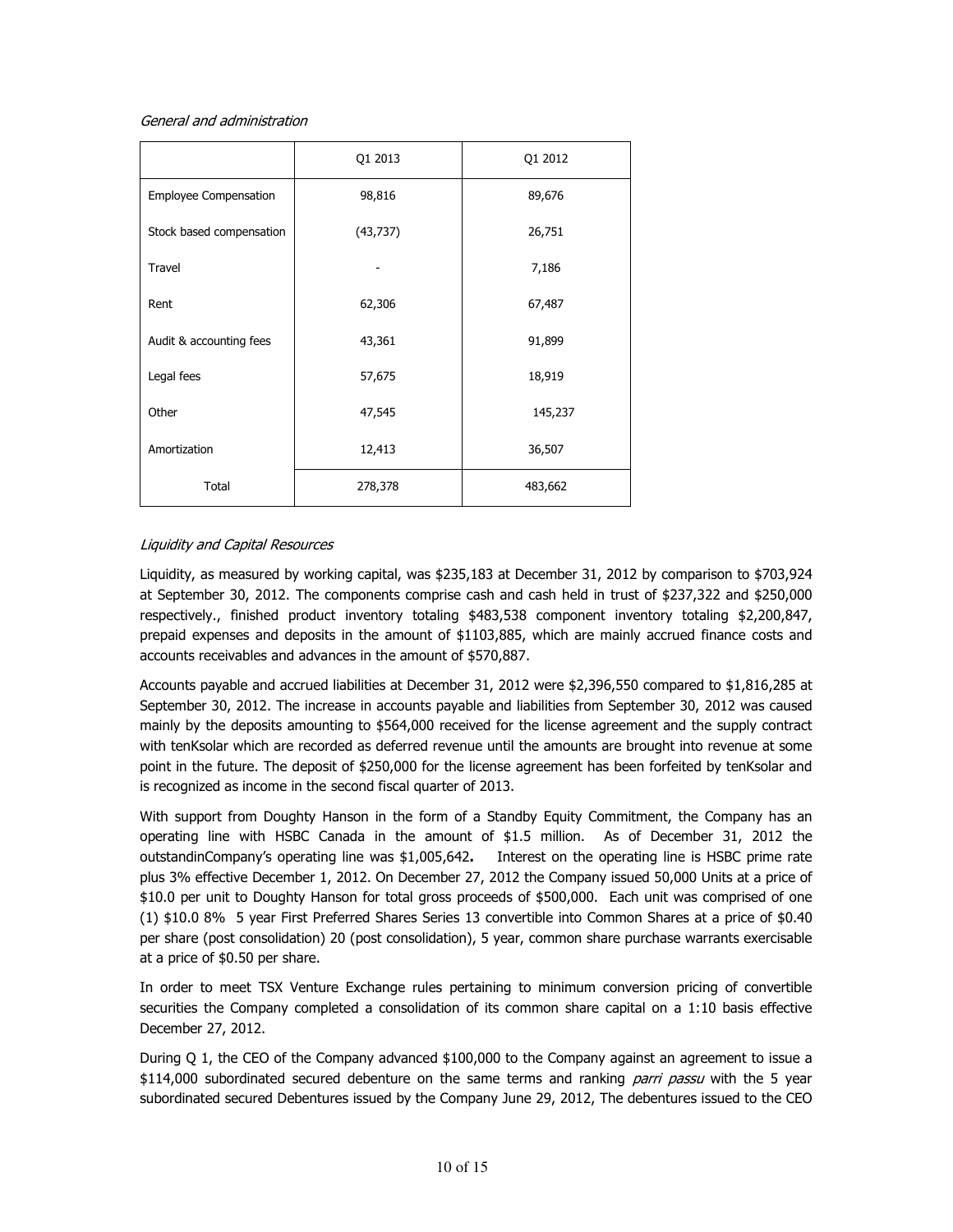bear interest at a rate of 3% per annum, plus an amount equal to 0.001% of the consolidated revenues realized by the Company and are both payable on a quarterly basis during the term of the debenture. The debenture is callable by the Company at par at any time after the second anniversary of issue. The Company has also agreed to issue a total of 399,000 (pre consolidation, 39,900 post consolidation) restricted common shares of the Company, subject to approval of regulatory authorities including the TSX Venture Exchange. The principal amount of \$114,000 is repayable in 12 equal quarterly payments commencing July 1, 2014.

During Q1 the Company agreed to sell a non-exclusive manufacturing license to tenKsolar for a cash consideration of \$2.5 million to be paid \$1,750,000 on closing, \$500,000 on June 30 2013 and \$250,000 on December 31 2013. Closing was originally scheduled for December 19, 2012 but was deferred to enable tenKsolar to complete a financing which included financing the payment of the cash consideration. in exchange forpayment of a non-refundable deposit of \$250,000. tenKsolar failed to meet the closing date and the deposit has been forfeited.

Under a Supply Contract entered into at the same time, tenKsolar has committed to take a minimum number of PARALEX inverters in the 2013 calendar year having an aggregate value of approximately \$2.9 million and has paid a deposit of \$319,000 to the Company.

The Company has \$2,200,847 in component inventory all of which we expect to use in manufacturing. This represents long lead time inventory committed to prior to the slowdown in Ontario and based on forecast demand from customers and published by the Ontario Power Authority at the time. The Company has \$483,538 in finished product inventory which it expects to be able to sell at current market prices in excess of this amount.

# Off Balance Sheet Items

The Company has no off-balance sheet financial commitments other than the commitments for operating leases for premises and equipment, which have been disclosed in the note 27 to the Financial Statements.

# Related Party Transactions

Other than as disclosed elsewhere in the Consolidated Financial Statements, the Company had the following related party transaction:

Included in general and administrative expense is salaries and benefits for key management personnel and directors of \$77,468 (2011 - \$96,542) and share based compensation of \$Nil (2011 - \$6,018). Included in operations expense are salaries, consulting fees and benefits for key management personnel and directors of \$49,500 (2011 - \$50,500) and share based compensation of \$9,945 (2011 – 5,948).

Key management personnel and directors subscribed for \$69,000 of the debentures (Note 9) issued in June 2012 and received 82,800 (2011 – nil) bonus shares (Note 10) valued at \$4,140 (2011 - \$nil) as at December 31, 2012. Interest expense of \$2,423 (\$2011 - \$nil) has been included in financing costs related to these debentures.

In December, 2012 the CEO advanced \$100,000 to the Company in exchange for which the Company has agreed to issue to a director an \$114,000 debenture at an original discount rate of 12.5% to net the Company \$100,000, at the same terms as the debentures described in Note 9. This issuance of bonus shares is is subject TSX-V approval. [should be shown as 114,000 obligation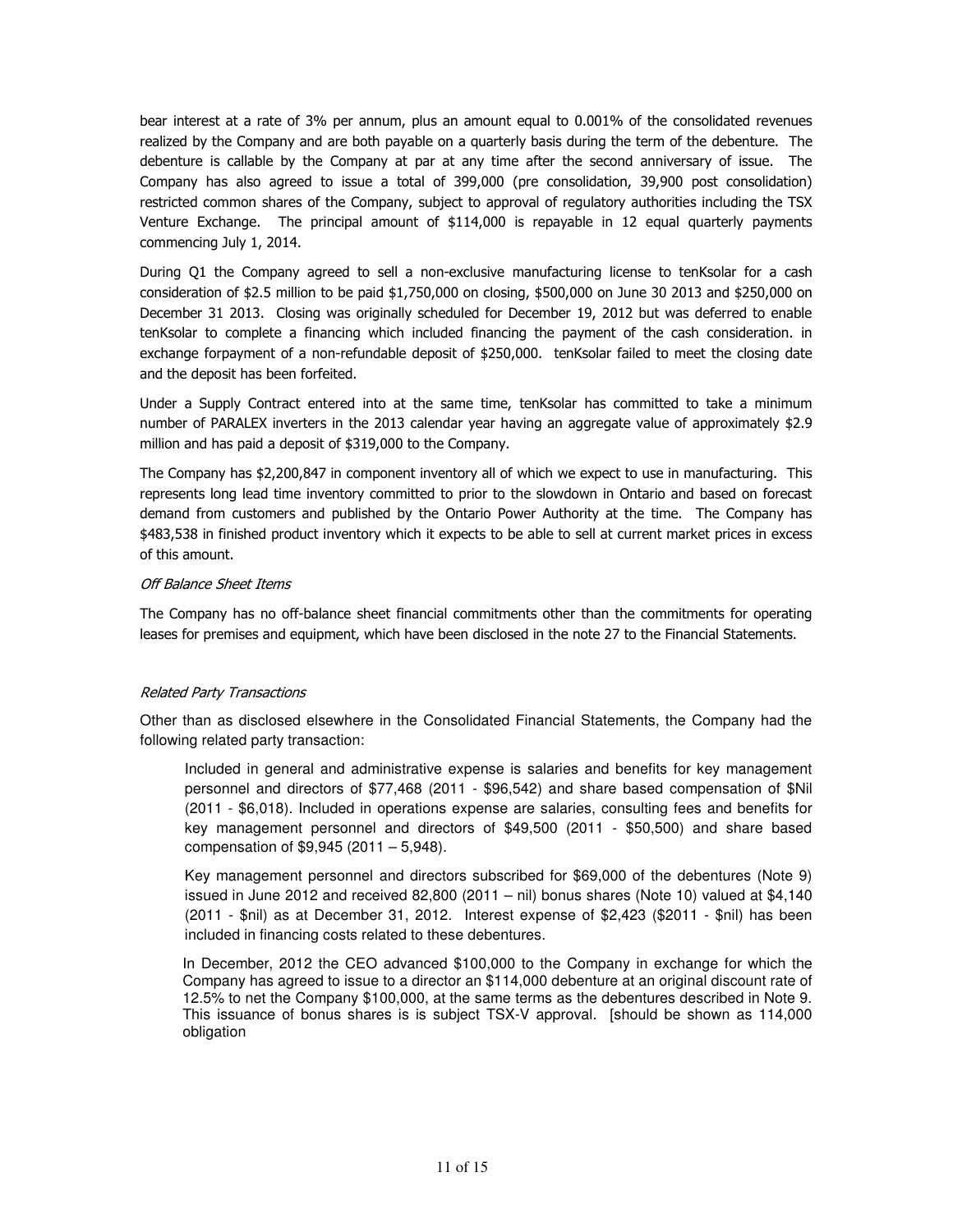### Capitalization of Deficit

At the Company's Annual General and Special Meeting held August 21, 2012, the Shareholders approved a resolution to reduce the stated capital of the Common Shares of the Company by \$30,000,000 reducing the deficit by the same amount.

#### Consolidation Common Share Capital

At the Company's Annual General and Special Meeting held August 21, 2012, the Shareholders approved a resolution to reduce consolidate the common share capital in a ratio of up to 1 share for each 10 shares with the ratio determined by the Board of Directors. During December 2012 the Board of Directors determined that it would be in the best interests of the Company to consolidate Common Shares on a ratio of 1 new share for each 10 common shares held. This was made effective December 26 , 2012

#### Disclosure of Outstanding Share Data

As at February 28, 2013, 20,915,597 common shares and 1,026,587 First Preferred Shares convertible at the option of the holder into 8,178,078 common shares were outstanding. In addition, common share purchase warrants, representing the right to acquire 2,219,200 common shares at an exercise price of \$3.00 per share, common share purchase warrants representing the right to acquire 809,643 common shares at \$2.00, common share purchase warrants representing the right to acquire 2,450,000 common shares at a price of \$0.50 and broker warrants representing the right to acquire 106,350 at a price of \$1.40 As of January 28, 2013, , the Company had employee stock options outstanding entitling the holders thereof to acquire up to 1,559,372 common shares of which options to acquire common shares up to 1,149,372 had vested. The weighted average exercise price of the vested options is \$1.71 per share.

# Risks and Uncertainties

# Going Concern

The consolidated financial statements were prepared on a going concern basis. The going concern basis assumes that the Company will continue in operation for the foreseeable future and will be able to realize its assets and discharge its liabilities and commitments in the normal course of business.

At December 31, 2012, the Company had not yet achieved profitable operations since its inception and accumulated a deficit of \$24,392,369, after a reclassification of \$30,000,000 from share capital (2011 - \$48,872,761) and recognized a cash flow surplus from operations at December 31, 2012 of \$101,756 (2011 - \$(775,922)). Whether and when the Company can attain profitability and positive cash flows is uncertain.

Although the lack of profitable operations and cash flow deficiency may cast significant doubt on the Company's ability to continue as a going concern, the Company had a working capital surplus of \$235,183 at December 31, 2012 (2011 - \$2,072,353). At December 31, 2012, there was \$679,616 in deferred revenue that will become income at some point in the future and this will increase the working capital amount accordingly.

The ability to continue as a going concern is dependent on completing equity or debt financings or generating profitable operations in the future in order to meet liabilities as they come due and enable the Company to continue operations. The ability to continue as a going concern may be adversely impacted by any accelerating loss of customers and any falling sales per customer. To address its financing requirements, the Company will seek financing through the issuance of securities and is in discussions with Doughty Hanson to support such a financing

#### Operating Losses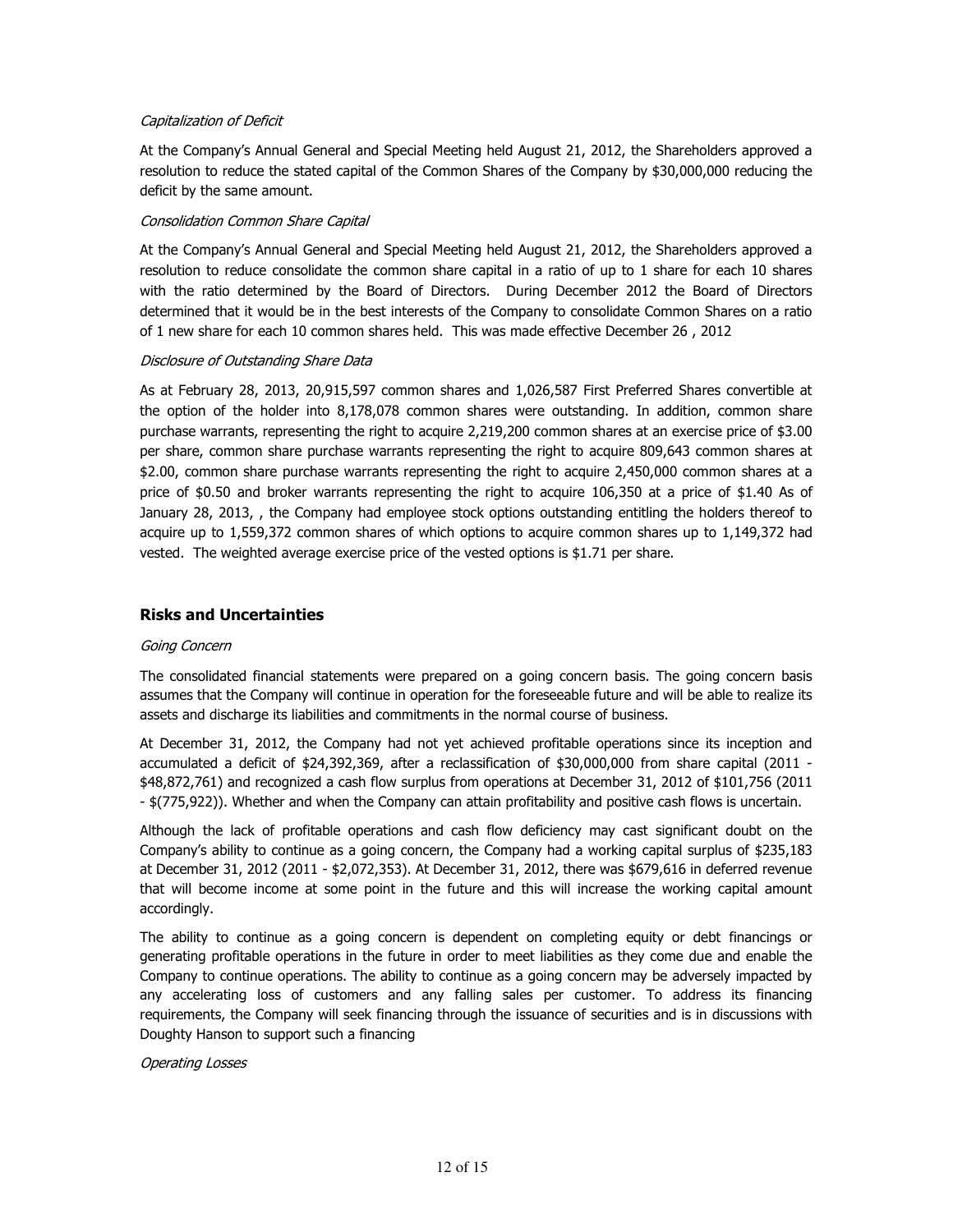We have a limited operating history. We are in the growth phase of our business and are subject to the risks associated with early stage companies, including uncertainty of revenues, markets and profitability, and the need to raise additional funding. As is common with companies at this stage of development it is likely that marketing and operating costs will exceed net sales revenues during the product launch period. Our business and prospects must be considered in light of the risks, expenses and difficulties frequently encountered by companies in the early stage of development, particularly companies in relatively new and evolving markets.

### Market Acceptance

Market acceptance of our products represents a challenge for the Company. While the competitive advantages to the solar industry and the energy storage sector are material our small size and limited financial resources is a deterrent to customers. We are adjusting our strategy to address this risk through OEM, private labelling and/or licensing relationships which will provide better access to the market and alleviate customer concerns.

#### Dependency on Government Policies

Our business model is highly dependent on growth of solar power and energy storage as part of the power grid in many different countries. In some markets demand for our products is still dependent on government pricing policies and incentives. If pricing policies change there is a risk that demand for our products would be materially affected. A significant assumption of our business plan is growth in the demand for electronics to be used with distributed energy systems. Although industry forecasts are very optimistic these forecasts make many assumptions the most significant of which is that the cost of high efficiency batteries will decline quickly with continued investment. This may not occur in which event the energy storage industry will develop much more slowly than we anticipate reducing demand for our products and interest in our technology.

Even with continued continued high growth in the solar industry markets, and growth in the energy storage sector, demand for our products can be volatile and it is more difficult to predict the nature and scope of demand for our class of products than would be the case in a more mature environment. This makes it difficult to plan production to meet demand on a timely basis adding to the financial risk of the business. While our business model attempts to address these risks, there is no assurance that changes in market conditions will not adversely affect liquidity.

#### Competition and Technological Change

Because we are in a highly competitive market, we may not be able to compete effectively in these markets, and we may lose or fail to gain market share. We face a large number of competitors, many of whom are larger and have greater resources than us, and we expect to face increasing competition in the future. Our competitors may develop products based on new or proprietary technology that have competitive advantages over our products.

Many of our current and potential competitors have longer operating histories, larger customer bases, greater brand recognition and significantly greater financial, sales, marketing, technical and other resources than we do. Our competitors may enter into strategic or commercial relationships on terms that increase their competitiveness. These competitors may be able to respond more quickly to changing customer demand, and devote greater resource to developing, marketing, and selling their products than we can.

Our business model is also highly dependent on market acceptance of the value propositions for our technology. Even if we are successful in gaining market acceptance for our value propositions, there is always the possibility that one of more of our competitors will develop new technology which enables the same value propositions at the same or better cost than we are able to achieve and our business would be adversely affected. It is also possible that one or more of our competitors will attempt to copy our approach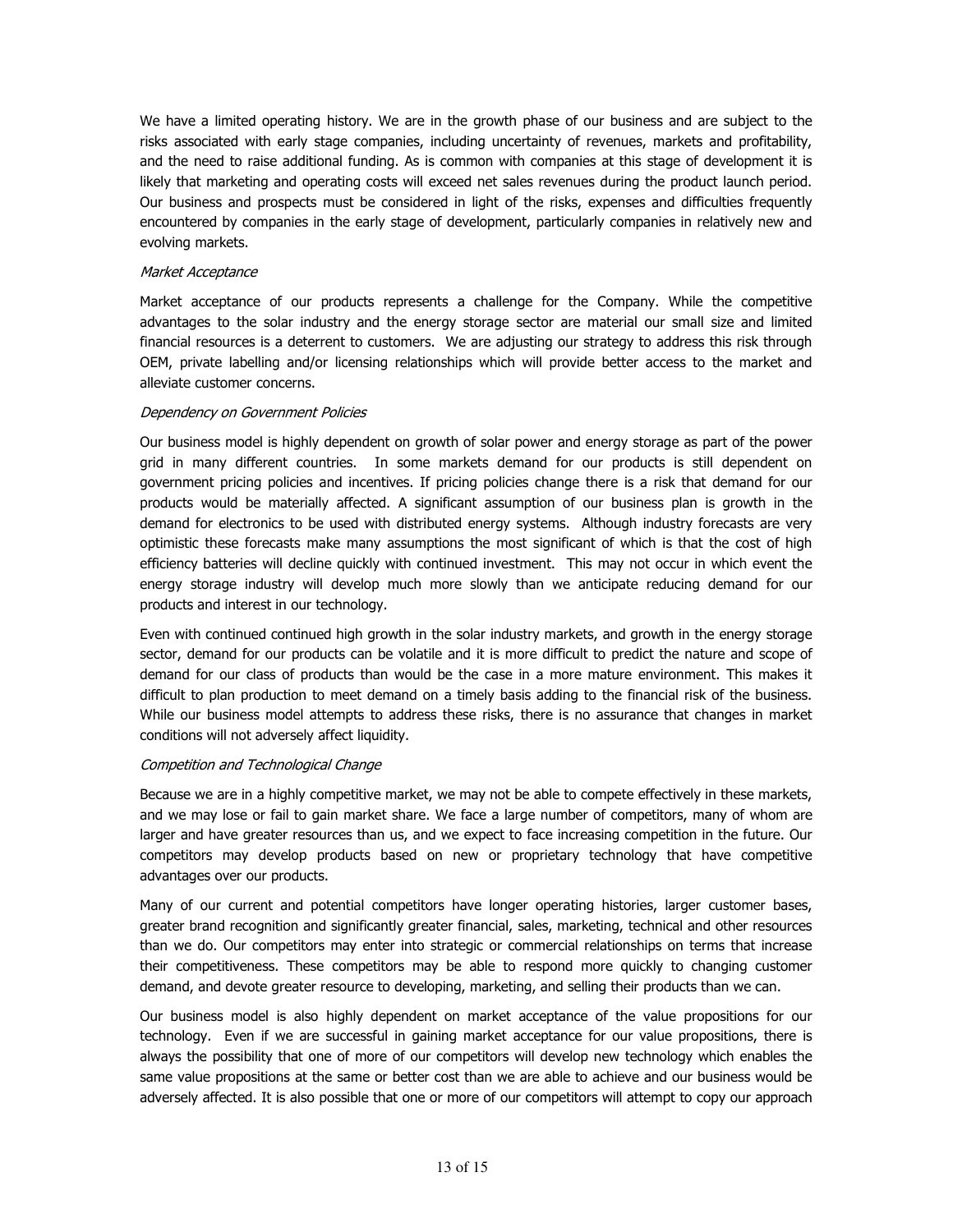and challenge the validity of our patents. While we believe that our patents and other intellectual property are defensible, there is no assurance that a court will not find to the contrary, negatively impacting the value of Sustainable Energy.

# Manufacturing Cost Targets

Our business model assumes that we will be able to use our low manufactured cost and our strategy of selling an electronics "engine" to penetrate target markets. Delays in reaching adequate rates and efficiencies in production could impair the profitability of our products. Our ability to produce products that are cost effective depends on reaching efficient production levels. In addition, our production process results in the wasting of materials and supplies which must be minimized to produce cost effective products.

The failure to reach adequate production levels and efficiencies would impair our ability to profitably market our products and would have a material adverse effect on our business, results of operation and financial condition. We cannot control the cost of our raw materials. Our principal raw materials are copper and steel. The prices for these raw materials are subject to market forces largely beyond our control and have varied significantly and may vary significantly in the future.

We may not be able to adjust our product prices, especially in the short-term, to recover the costs of increases in these raw materials. Our future profitability may be adversely affected to the extent we are unable to pass on higher raw material or reduce our costs to compensate for such changes.

#### Operation and Supplier Risk

At our stage of development, there is a greater than normal exposure to the risk that critical components will not be available on a timely basis, negatively impacting our ability to meet delivery commitment on sales contracts. Also, with new products there is also a greater risk of failures in quality control a risk that is increased by the limited resources of the Company.There is also a risk that long lead times for critical components may affect production lead times.Where possible, we address these risks by ensuring multiple sources and working closely with our suppliers through the demand planning cycle and actively monitor critical component suppliers and in some cases invest to secure longer lead time items.

# Dependence on Customers

Our strategy depends heavily on the ability of our customers to develop markets for our products.. This risk is exacerbated by our strategy of focusing on applications where our technology makes a material difference to the outcome. This tends to limit the number of customers and in some cases bias the customer selection to new companies with emerging technologies or products which need our technology. We balance this risk by partnering closely on the demand planning, limiting our supply chain investment and securing financial commitments from our customers in the form of deposits and or letters of credit

# Foreign Exchange

Most of our product sales are and will for the foreseeable future be made in Euros or in US dollars; whereas most of our production costs are incurred in US dollars. To date we have not hedged these transactions except in the form of cash deposits on sales and for the cost of production, and we have no immediate plans to do so. As a result there is a risk that margins will be reduced due to adverse changes in these currencies relative to the Canadian dollar.

While the risks of these actions are mitigated by our contract manufacturing strategy which enables us to easily change where we manufacture products there can be no assurance that the various government licenses and approvals or amendments thereto that from time to time may be sought will be granted at all or with conditions satisfactory to the Company or, if granted, will not be cancelled or will be renewed upon expiry or that income tax laws and government incentive programs relating to the Company's business, and